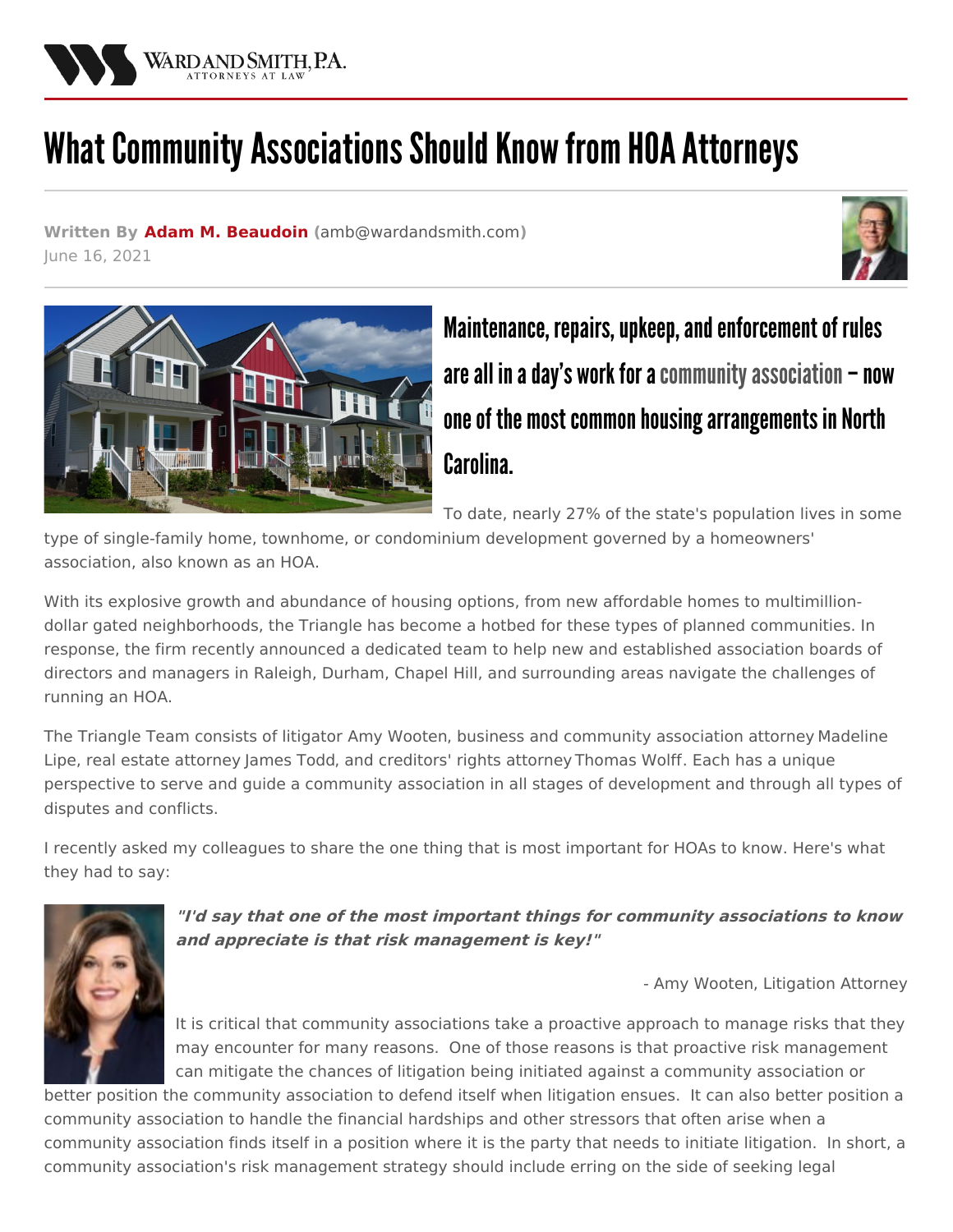guidance and counsel early on when a potential dispute or legal concern arises. Doing so will require the community association to invest in legal fees. However, it's been my experience that those dollars are well spent more often than not. Whereas, skipping that investment, among other negative consequences, tends to result in community associations incurring substantial legal fees that could've been avoided or significantly reduced had they been proactive in seeking counsel.



## **"When faced with <sup>a</sup> community association question, the starting point is almost always the same… start with the governing documents."**

- [Madeline](/attorneys/madeline-lipe) Lipe, Business and Community Associations Attorney

A community association's governing documents (declaration, articles, and bylaws) provide the foundation for understanding the role of the community association. The community association's purposes will be set forth in its governing documents, which, together with the

applicable North Carolina statutes, outline the association's responsibilities, define owners' rights and obligations, and generally set forth the framework of the community. Accordingly, it is important to know what the governing documents say so that there is an understanding of the association's authority, obligations, and limitations.



**"Community Associations are empowered, guided, and constrained by the real estate covenants that create their communities."**

-James Todd, Real Estate Attorney

It's essential that community associations understand the authority and limitations contained in their covenants. We frequently come across community associations that have been operating a certain way "for as long as anyone can remember" without understanding why.

We can help analyze and amend the covenants - whether it's a review of decades-old covenants that don't serve the current needs of the community or proposed amendments to align the covenants with a longstanding practice. A community association's covenants are the framework in which it operates – we can help ensure that framework matches the needs of your community association."



**"One of the most critical things to remember when dealing with delinquent accounts is to take action early and be consistent when enforcing <sup>a</sup> homeowner's payment obligations."**

- [Thomas](/attorneys/thomas-wolff) Wolff, Creditors' Rights Attorney

It can be much easier for homeowners to cure their arrears when it is still manageable and relatively low. Reaching out early, and being willing to work out a reasonable payment plan,

can help avoid larger issues before they develop. However, there will always be those accounts that may prove troublesome and ultimately require legal assistance. In those instances, it is still important to reach out to the association's legal counsel to take swift action in order to preserve its right to repayment and place a lien on the delinquent homeowner's property. In most cases, the lien will cover not only the past due assessments, interest, and other charges but also the association's legal fees. Acting quickly helps place the association in a prime position for repayment and makes the growing debt hard to ignore for the homeowner – especially if they want to sell or refinance their property. By acting early and dealing with delinquent accounts consistently, an association can help increase its chances of recovery.

Not every conflict in a community association may need an attorney, but having qualified legal representation